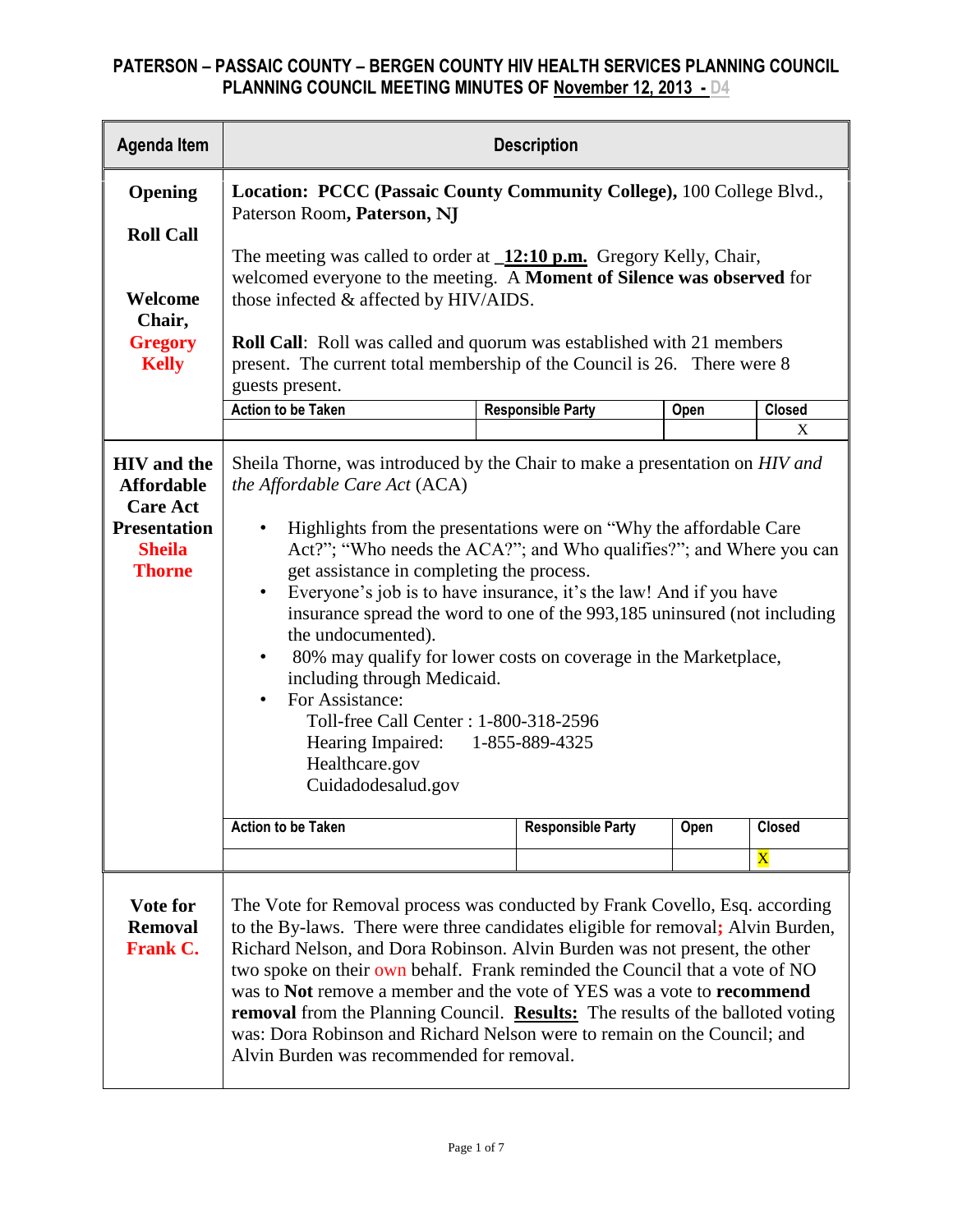| <b>By-Laws</b><br><b>Membership</b><br>Vote for<br><b>Removal</b><br><b>Taskforce</b>                                                                                                                                                                                                                                                                                                                                                                                                                                                                                                                                                                                                                                                                                                                                                             | As a result discussion ensued around the Vote for removal and it was suggested<br>by the Chair that a taskforce be created to relook at the Bylaws concerning<br>removal processes.<br>The Taskforce leader will be Linda Smith. Other committee members:<br>Donna Nelson-Ivy, Elaine Halstead, Freddy Rodriguez, Troy Love, and Dora<br>Robinson. The recommendations should be ready for the January Steering<br>Committee meeting. Frank Covello asked to be included in these meetings. |                                                    |  |                                                  |      |          |               |
|---------------------------------------------------------------------------------------------------------------------------------------------------------------------------------------------------------------------------------------------------------------------------------------------------------------------------------------------------------------------------------------------------------------------------------------------------------------------------------------------------------------------------------------------------------------------------------------------------------------------------------------------------------------------------------------------------------------------------------------------------------------------------------------------------------------------------------------------------|---------------------------------------------------------------------------------------------------------------------------------------------------------------------------------------------------------------------------------------------------------------------------------------------------------------------------------------------------------------------------------------------------------------------------------------------------------------------------------------------|----------------------------------------------------|--|--------------------------------------------------|------|----------|---------------|
| <b>Action to be Taken</b>                                                                                                                                                                                                                                                                                                                                                                                                                                                                                                                                                                                                                                                                                                                                                                                                                         |                                                                                                                                                                                                                                                                                                                                                                                                                                                                                             |                                                    |  | <b>Responsible Party</b>                         | Open |          | Closed        |
| to remove section.                                                                                                                                                                                                                                                                                                                                                                                                                                                                                                                                                                                                                                                                                                                                                                                                                                |                                                                                                                                                                                                                                                                                                                                                                                                                                                                                             | By-laws taskforce will re-address membership, vote |  | By-law taskforce,<br><b>Linda Smith</b> , leader |      | 11/12/13 |               |
| Liaison<br><b>CAEAR</b><br><b>Coalition</b><br>Liaison,<br><b>Karen Walker</b>                                                                                                                                                                                                                                                                                                                                                                                                                                                                                                                                                                                                                                                                                                                                                                    | Karen Walker, CAEAR Liaison, advised the Planning Council that the<br>CAEAR Coalition dues are past due. The dues were due Oct. 1, 2013. She<br>needs to collect \$700 more. She has \$300 and will send it in, but will have to<br>make sure balance of the \$1000 dues is sent in soon.                                                                                                                                                                                                   |                                                    |  |                                                  |      |          |               |
| <b>Action to be Taken</b>                                                                                                                                                                                                                                                                                                                                                                                                                                                                                                                                                                                                                                                                                                                                                                                                                         |                                                                                                                                                                                                                                                                                                                                                                                                                                                                                             |                                                    |  | <b>Responsible Party</b>                         |      | Open     | <b>Closed</b> |
|                                                                                                                                                                                                                                                                                                                                                                                                                                                                                                                                                                                                                                                                                                                                                                                                                                                   |                                                                                                                                                                                                                                                                                                                                                                                                                                                                                             |                                                    |  |                                                  |      |          |               |
| Office of the<br>Office of the Grantee, Millie Izquierdo, presented the November 12, 2013<br><b>Utilization Report.</b> (See Attachment A). Also she advised that the request,<br><b>Grantee</b><br>submitted in the October application, was for 13% more.<br><b>Millie</b><br><b>Izquierdo</b><br>Site visits should be completed by February. She also requested that all<br>Providers submit their modifications. There is a 90-day requirement that is<br>driving this request and could result in us being penalized if money is unspent.<br>Also, in conjunction with the Community Development Committee, there will be<br>a digital Billboard put up in December for outreach. They are getting three<br>required bids for the billboard and targeting the date of December 1, World<br>AIDS Day. If not then, no later than December 5. |                                                                                                                                                                                                                                                                                                                                                                                                                                                                                             |                                                    |  |                                                  |      |          |               |
| <b>Action to be Taken</b>                                                                                                                                                                                                                                                                                                                                                                                                                                                                                                                                                                                                                                                                                                                                                                                                                         | <b>Responsible Party</b><br><b>Closed</b><br>Open<br>$\overline{\mathbf{X}}$                                                                                                                                                                                                                                                                                                                                                                                                                |                                                    |  |                                                  |      |          |               |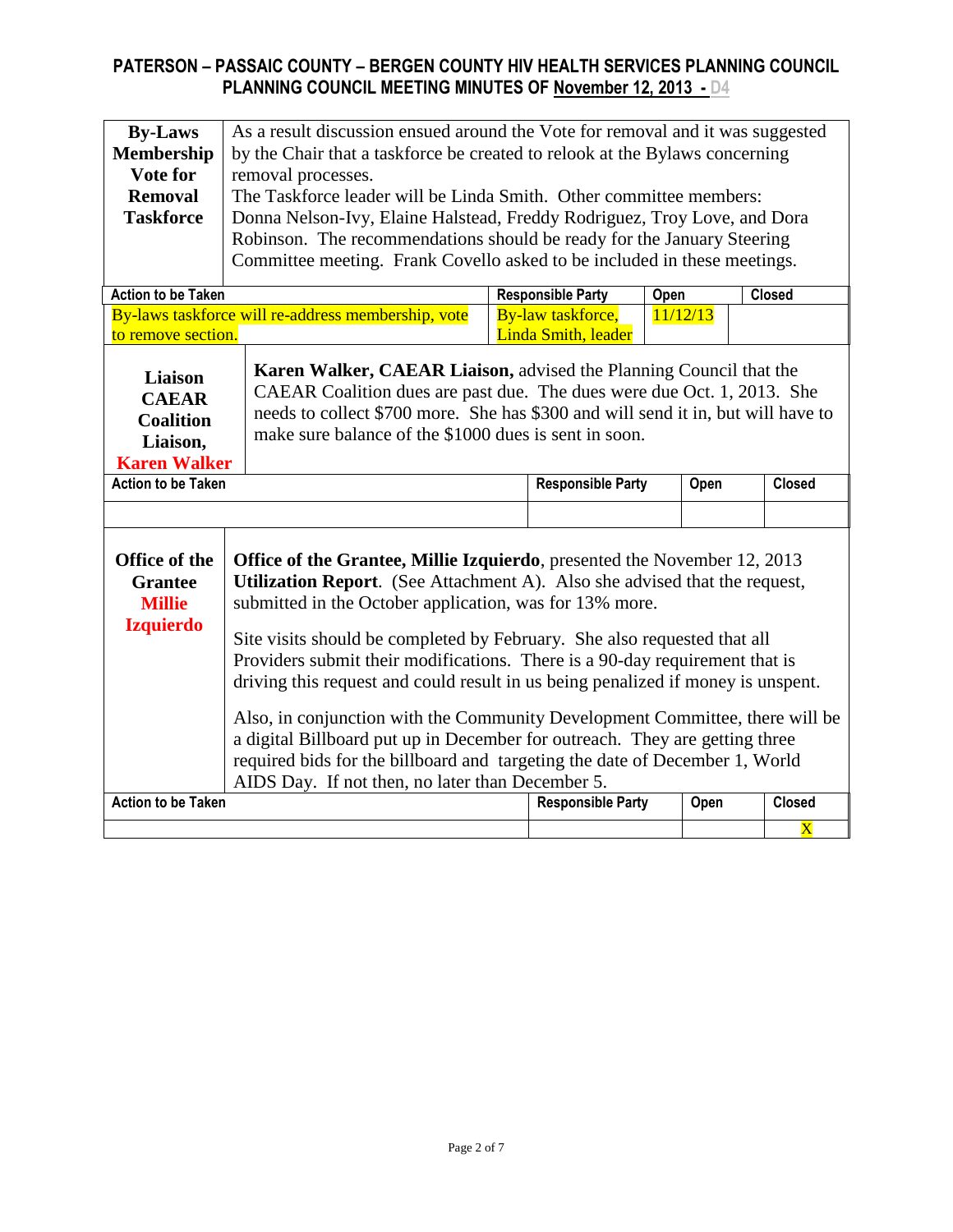| <b>Community</b><br><b>Development</b><br><b>Committee</b><br>(CDC)<br>Chair,<br><b>Jessica F.</b> | Jessica F., CDC (Community Development Chair), provided the following<br>report:<br>Several people are up for membership re-appointments and their applications are<br>due today. The CDC will be reviewing the applications next week. Evaluation<br>results, for the Day of Capacity, showed that people would like the length of the<br>Day of Capacity shortened; and the CDC will be looking into this. She also<br>requested that all World AIDS Day (WAD) events be sent in, so that the Council is<br>aware of all events. The Billboard, previously mentioned, will be going up in<br>December. The follow-up to the billboard responses will be captured.<br>Sonya Franklin-Thompson, requested that the WAD events be forwarded to her for |                                                                                                                                                                                                                                                                                                                                                                                                                                                                                                                                                                                                                                                                                                                                                                                                                                                                                                                                                                                                                                                                                                                                                                                                                                                                                                                                                                                                                                                                                                                   |                          |          |               |
|----------------------------------------------------------------------------------------------------|-------------------------------------------------------------------------------------------------------------------------------------------------------------------------------------------------------------------------------------------------------------------------------------------------------------------------------------------------------------------------------------------------------------------------------------------------------------------------------------------------------------------------------------------------------------------------------------------------------------------------------------------------------------------------------------------------------------------------------------------------------|-------------------------------------------------------------------------------------------------------------------------------------------------------------------------------------------------------------------------------------------------------------------------------------------------------------------------------------------------------------------------------------------------------------------------------------------------------------------------------------------------------------------------------------------------------------------------------------------------------------------------------------------------------------------------------------------------------------------------------------------------------------------------------------------------------------------------------------------------------------------------------------------------------------------------------------------------------------------------------------------------------------------------------------------------------------------------------------------------------------------------------------------------------------------------------------------------------------------------------------------------------------------------------------------------------------------------------------------------------------------------------------------------------------------------------------------------------------------------------------------------------------------|--------------------------|----------|---------------|
|                                                                                                    |                                                                                                                                                                                                                                                                                                                                                                                                                                                                                                                                                                                                                                                                                                                                                       | posting to the State site.                                                                                                                                                                                                                                                                                                                                                                                                                                                                                                                                                                                                                                                                                                                                                                                                                                                                                                                                                                                                                                                                                                                                                                                                                                                                                                                                                                                                                                                                                        |                          |          |               |
| <b>Action to be Taken</b>                                                                          |                                                                                                                                                                                                                                                                                                                                                                                                                                                                                                                                                                                                                                                                                                                                                       |                                                                                                                                                                                                                                                                                                                                                                                                                                                                                                                                                                                                                                                                                                                                                                                                                                                                                                                                                                                                                                                                                                                                                                                                                                                                                                                                                                                                                                                                                                                   | <b>Responsible Party</b> | Open     | <b>Closed</b> |
| website                                                                                            |                                                                                                                                                                                                                                                                                                                                                                                                                                                                                                                                                                                                                                                                                                                                                       | Forward WAD events to the Sonya F-T for posting to State                                                                                                                                                                                                                                                                                                                                                                                                                                                                                                                                                                                                                                                                                                                                                                                                                                                                                                                                                                                                                                                                                                                                                                                                                                                                                                                                                                                                                                                          | <b>Admin</b>             | 11/12/13 |               |
| <b>PLANNING &amp;</b><br><b>DEVELOPMENT</b><br>Chair,<br><b>Karen Walker</b><br>2:01               |                                                                                                                                                                                                                                                                                                                                                                                                                                                                                                                                                                                                                                                                                                                                                       | <b>Planning &amp; Development (P&amp;D) Chair, Karen W.</b> reported on the<br>following:<br>The timeline for this year will be completed at the P&D meeting on<br>tomorrow, November 13, 2013. The Committee has been working on<br>Priority Setting and completing the process over the last few months.<br>Additionally, the Comprehensive Needs Assessment was sent to the Council<br>earlier, and the Outreach Standards were completed. The EIIHA committee<br>didn't meet, however, the three target populations on which they will report<br>are: African American women, young MSM, and Latino. Middle Eastern<br>will not be included at this time.<br>The acceptance of the Outreach Standards was brought forth as a motion<br>from P&D and Steering.<br>Karen Walker highlighted the changes that were made. They were:<br>1. A new standard - A2-6.3. This standard is about the resource<br>directories.<br>Standard A2-6.3: The agency will have current resource directories available on<br>the premises.<br>Indicator: Documentation that resource directories exist within the agency.<br><b>Example of evidence:</b> Directories exist at the agency.<br>2. Standard A5-1: It was modified to include competencies of volunteers.<br>Standard A5-1: Each staff member and volunteer working in outreach must be<br>supervised.<br>Indicator: The supervisor maintains records of direct supervision.<br><b>Examples of evidence:</b> Documentation of monthly staff meetings or annual staff |                          |          |               |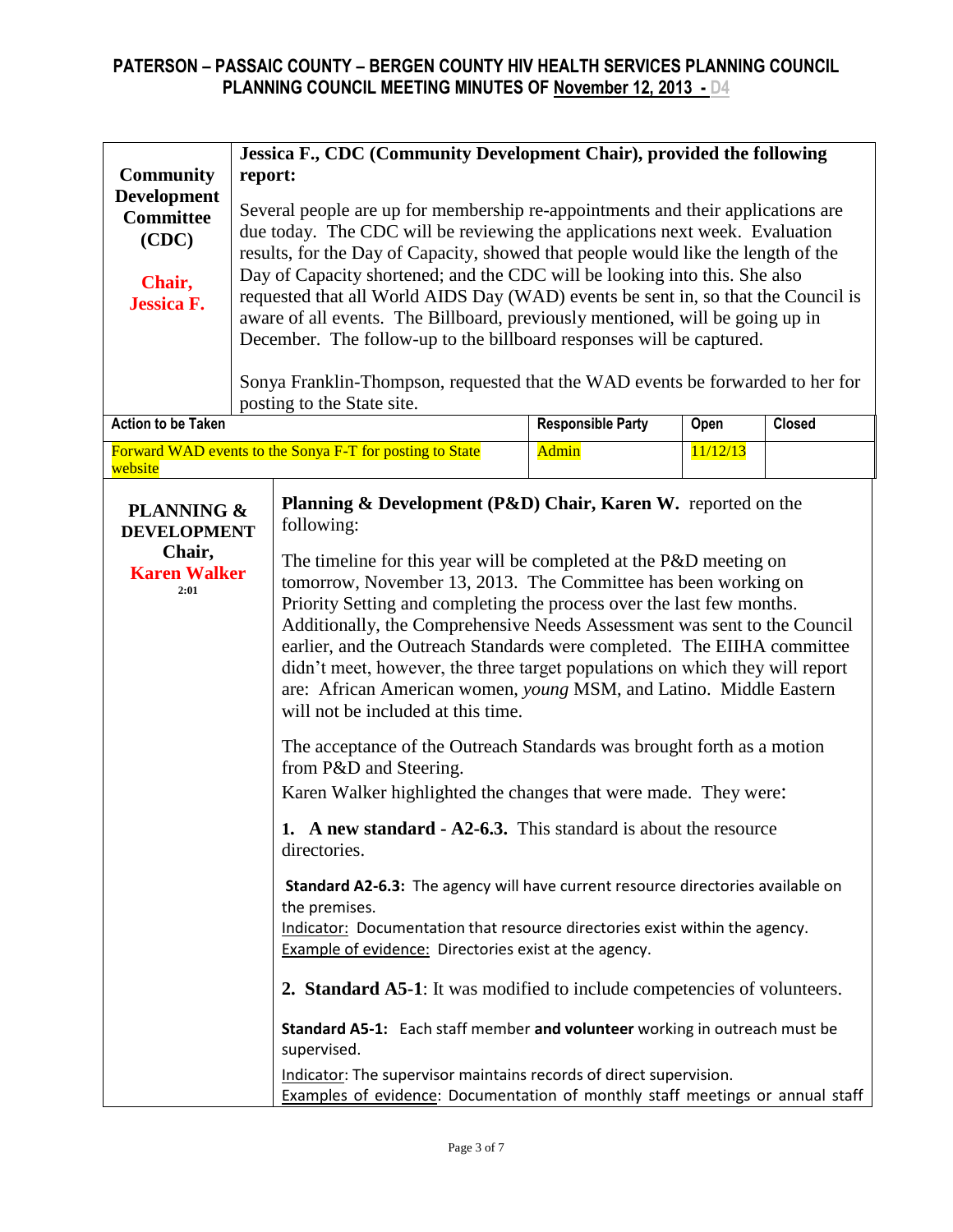| performance evaluation is maintained in the employee files.                                                                                                                                                                                                                                                                                                                                                                                                                                                                                                                                                                                                                                                                                                                                                                                                                                                                                                                                           |
|-------------------------------------------------------------------------------------------------------------------------------------------------------------------------------------------------------------------------------------------------------------------------------------------------------------------------------------------------------------------------------------------------------------------------------------------------------------------------------------------------------------------------------------------------------------------------------------------------------------------------------------------------------------------------------------------------------------------------------------------------------------------------------------------------------------------------------------------------------------------------------------------------------------------------------------------------------------------------------------------------------|
| Provi Zeno-Martinez noted the corrections that were needed on the <b>Outreach</b><br><b>Service Definition:</b>                                                                                                                                                                                                                                                                                                                                                                                                                                                                                                                                                                                                                                                                                                                                                                                                                                                                                       |
| Outreach services are programs that have as their principal purpose the<br>identification of people who do not know their HIV status or those that do<br>know their status and are not in care so that they may become aware of, and<br>may be enrolled in care and treatment services (i.e., case finding), not HIV<br>counseling and testing nor HIV prevention education. These services must<br>target high-risk communities or individuals. Outreach programs must be<br>planned and delivered in coordination with local HIV prevention outreach<br>programs to avoid duplication of effort; be targeted to populations known<br>through local epidemiologic data to be at disproportionate risk for HIV<br>infection; be conducted at times and in places where there is a high<br>probability that individuals with HIV infection will be reached; and be<br>designed with quantified program reporting that will accommodate local<br>effectiveness evaluation to track referrals into care. |
| <b>Standard A 3-3:</b><br>Charlotte Tobias noted the misspelling of the word disabled.<br>Standard A 3-3: American Disabilities Act (ADA) Compliance:<br>All<br>agencies must be in compliance with the ADA.<br>Indicator: Needs of disabled consumers are met.<br>Examples of evidence: Agency demonstrates that the needs of disabled<br>consumers are met.                                                                                                                                                                                                                                                                                                                                                                                                                                                                                                                                                                                                                                         |
| Motion #1: Sonya Franklin-Thompson made a motion to accept the<br>Outreach Standards with the noted corrections, $2^{nd}$ by Elaine Halstead.<br>$\underline{\text{Vote:}} \quad 22 \quad \underline{\text{YES}} \quad 0 \quad \underline{\text{NO}}$                                                                                                                                                                                                                                                                                                                                                                                                                                                                                                                                                                                                                                                                                                                                                 |
| Pat Virga presented a brief PowerPoint overview of the <i>Comprehensive</i><br>Needs Assessment (CNA). The Council had been presented, in previous<br>meetings, much of the detailed information which was included in the CNA.                                                                                                                                                                                                                                                                                                                                                                                                                                                                                                                                                                                                                                                                                                                                                                       |
| Motion #2: The acceptance of the entire Comprehensive Needs<br>Assessment was brought forth as a motion from P&D and Steering.<br>$\underline{\text{Vote:}} \quad 21 \quad \underline{\text{YES}} \quad 0 \quad \underline{\text{NO}}$                                                                                                                                                                                                                                                                                                                                                                                                                                                                                                                                                                                                                                                                                                                                                                |
| Pat encouraged the Council to continue to have the discussion on the needs of<br>this TGA.                                                                                                                                                                                                                                                                                                                                                                                                                                                                                                                                                                                                                                                                                                                                                                                                                                                                                                            |
| As a CNA follow-up, Donna Nelson-Ivy stated that she provided Dr. Gardner<br>a copy of the CNA as requested by Pat Virga.                                                                                                                                                                                                                                                                                                                                                                                                                                                                                                                                                                                                                                                                                                                                                                                                                                                                             |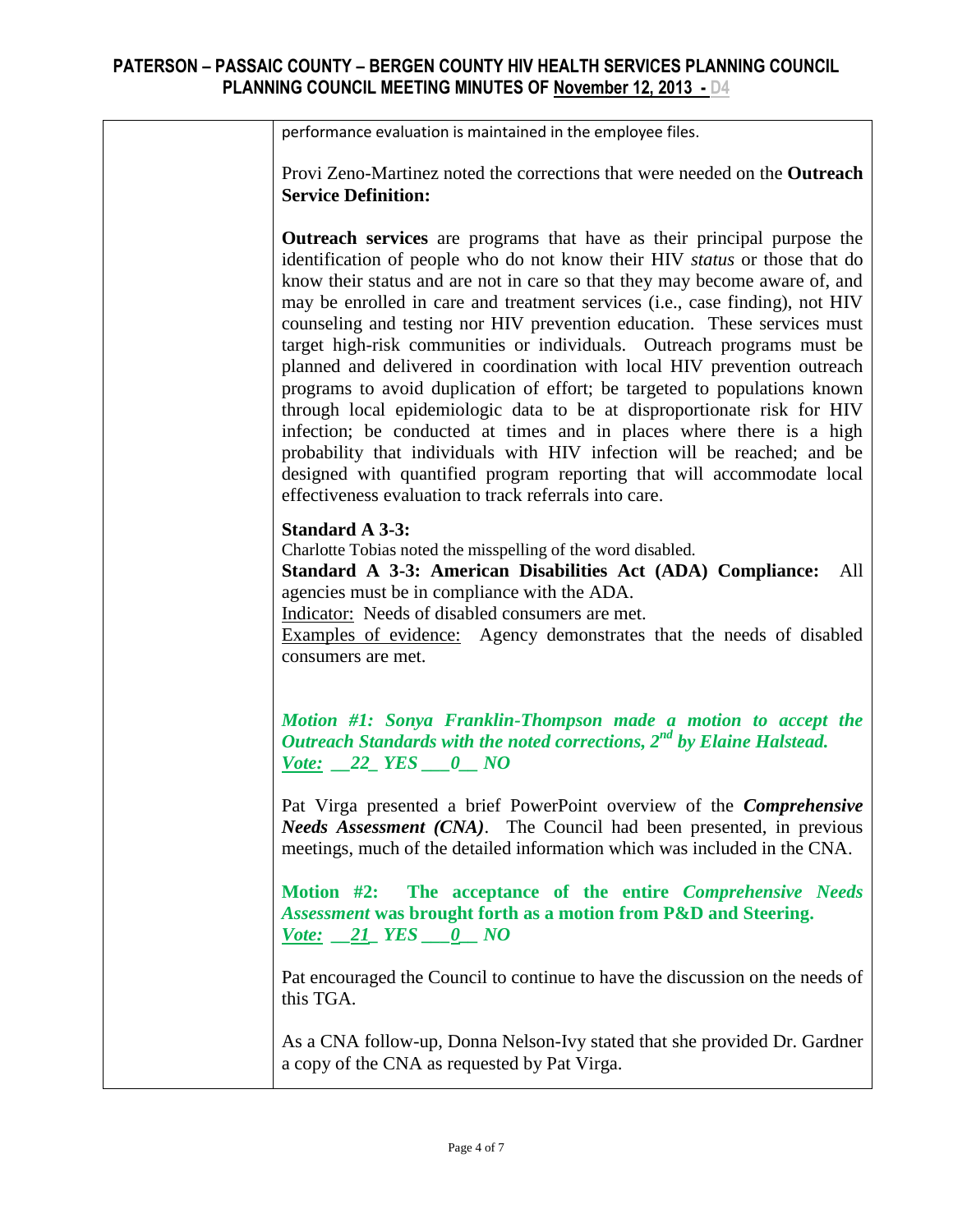| <b>Report of the</b><br>Chair,<br><b>Gregory Kelly</b>                                                                                                                                                                                                                                                                                                                                                                                                                                                                                                                                                                                                                                                                                                                                                                                                                                                                                                                                    |  | Chair, Gregory Kelly, reported that he is currently working on his Annual<br>Report. He encouraged Council members to nominate members for the Mark<br>Benge Award. The five-month Meeting Evaluation summary report will be<br>presented at the December meeting. |                          |      |                         |               |
|-------------------------------------------------------------------------------------------------------------------------------------------------------------------------------------------------------------------------------------------------------------------------------------------------------------------------------------------------------------------------------------------------------------------------------------------------------------------------------------------------------------------------------------------------------------------------------------------------------------------------------------------------------------------------------------------------------------------------------------------------------------------------------------------------------------------------------------------------------------------------------------------------------------------------------------------------------------------------------------------|--|--------------------------------------------------------------------------------------------------------------------------------------------------------------------------------------------------------------------------------------------------------------------|--------------------------|------|-------------------------|---------------|
|                                                                                                                                                                                                                                                                                                                                                                                                                                                                                                                                                                                                                                                                                                                                                                                                                                                                                                                                                                                           |  | <b>Action to be Taken</b>                                                                                                                                                                                                                                          |                          | Open |                         | <b>Closed</b> |
|                                                                                                                                                                                                                                                                                                                                                                                                                                                                                                                                                                                                                                                                                                                                                                                                                                                                                                                                                                                           |  |                                                                                                                                                                                                                                                                    |                          |      | $\overline{\mathbf{X}}$ |               |
| Vice Chair,<br><b>Charlotte Tobias</b>                                                                                                                                                                                                                                                                                                                                                                                                                                                                                                                                                                                                                                                                                                                                                                                                                                                                                                                                                    |  | Vice Chair, Charlotte Tobias, reported that she and Elaine Halsted are the<br>nominating committee. She encouraged all to make nominations for the<br>Chair and Vice Chair of the Council.                                                                         |                          |      |                         |               |
| <b>Action to be Taken</b>                                                                                                                                                                                                                                                                                                                                                                                                                                                                                                                                                                                                                                                                                                                                                                                                                                                                                                                                                                 |  |                                                                                                                                                                                                                                                                    | <b>Responsible Party</b> |      | Open                    | <b>Closed</b> |
|                                                                                                                                                                                                                                                                                                                                                                                                                                                                                                                                                                                                                                                                                                                                                                                                                                                                                                                                                                                           |  | Make nominations for Chair/Vice Chair of the Council                                                                                                                                                                                                               | <b>Planning Council</b>  |      | 11/12/13                |               |
| <b>Food Policy</b><br>This new food policy is a another way to comply with the request for the Council to<br><b>New</b><br>look at ways to reduce its cost. One way of addressing this request was to reduce<br><b>Business</b><br>the number of Council meetings and the higher cost venues for meetings. Another<br><b>Food Policy</b><br>area was to address the food for meetings. A letter from the HRSA PMO was read<br>which stated that hot meals are not required for meetings.<br>There was more discussion regarding food being culturally competent; than it was<br>on whether the meals be hot or not. Millie Izquierdo stated that the number of hot<br>entrees became the issue (e.g. seven hot entrees at one time versus the fact that it<br>should have been two to three). Millie Izquierdo stated that a savings of about<br>\$20K has been realized so far this year.<br>Motion #3: A motion coming from Steering was to accept the Food Policy<br>Vote: 19 YES 1 NO |  |                                                                                                                                                                                                                                                                    |                          |      |                         |               |
| Motion #4: A motion was made by Sonya Thompson, and $2^{nd}$ by Karen Walker<br><b>New</b><br>that those who are making the food arrangements and the food vendors ensure<br><b>Business</b><br>that food is culturally competent in preparation and presentation.<br><b>Food Policy</b><br><i>Vote: 18 YES, 0 NO</i><br>This motion is made to ensure that members' religious requirements and dietary<br>needs are met. Any special needs should be called into the Grantee Office and they                                                                                                                                                                                                                                                                                                                                                                                                                                                                                             |  |                                                                                                                                                                                                                                                                    |                          |      |                         |               |
| <b>Action to be Taken</b>                                                                                                                                                                                                                                                                                                                                                                                                                                                                                                                                                                                                                                                                                                                                                                                                                                                                                                                                                                 |  | will do their best to meet the needs.                                                                                                                                                                                                                              | <b>Responsible Party</b> | Open | <b>Closed</b>           |               |
|                                                                                                                                                                                                                                                                                                                                                                                                                                                                                                                                                                                                                                                                                                                                                                                                                                                                                                                                                                                           |  |                                                                                                                                                                                                                                                                    |                          |      |                         |               |
|                                                                                                                                                                                                                                                                                                                                                                                                                                                                                                                                                                                                                                                                                                                                                                                                                                                                                                                                                                                           |  |                                                                                                                                                                                                                                                                    |                          |      | X                       |               |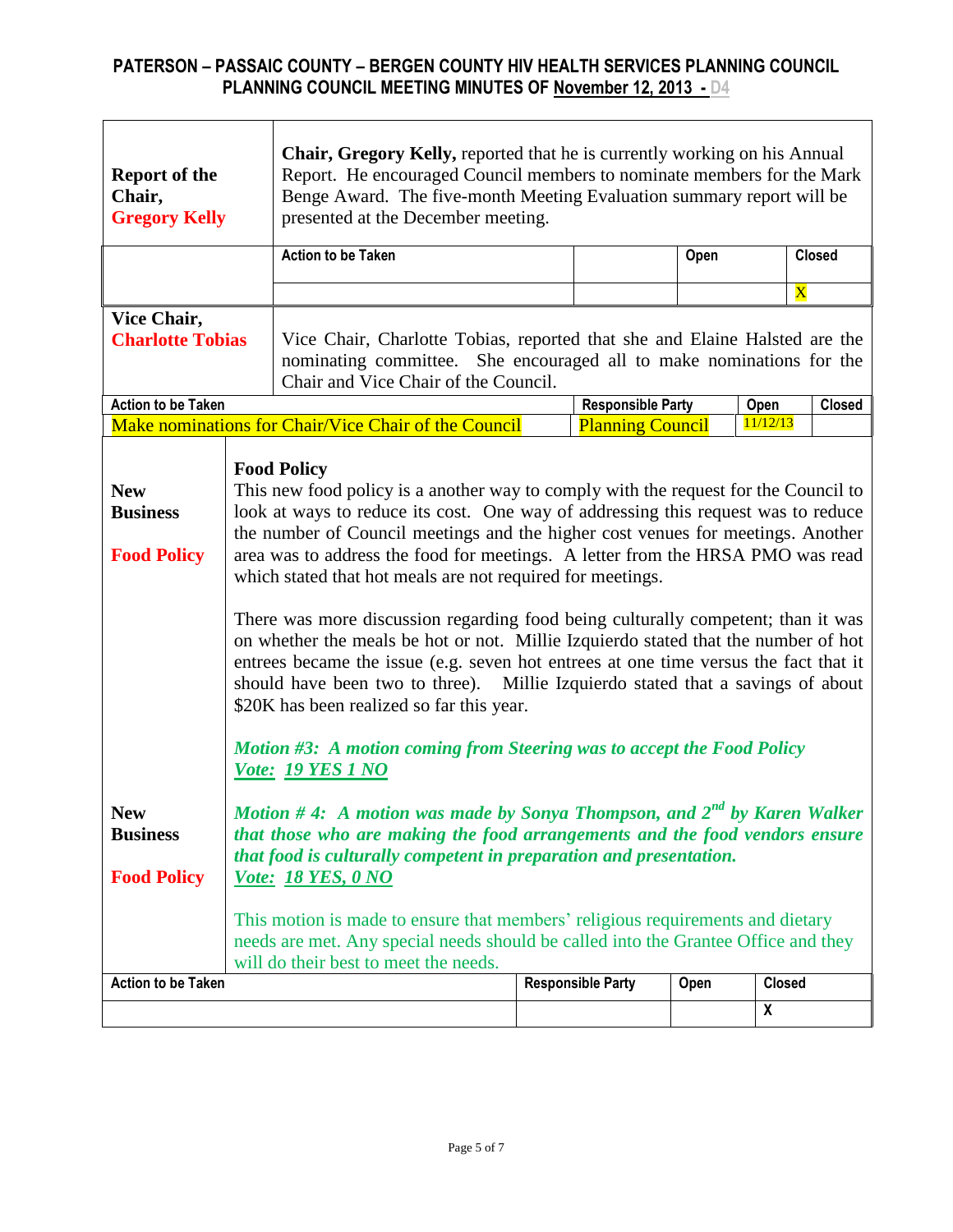| <b>Networking</b><br>&<br><b>Community</b><br><b>Check-in</b>                                                                                                                                                                                                                                                                                   | Charlotte Tobias announced that House bill 3350 is up for a vote on Friday.<br>$\bullet$<br>This bill would allow people to maintain their current insurance if they have<br>been notified of cancellation.<br>A member of the Public offered some fund raising activities as a possibility<br>$\bullet$<br>for the Council.<br>ACA: Linda Smith advised that St. Joseph has a patient Navigator. She will<br>$\bullet$<br>advise the Council if they are open to other than St. Joseph clients. She also<br>recommended that if a person knows that they are below income level to go<br>to 80 Hamilton Street. MJ advised that it has been advised to call the 800<br>number for completion, if you can't complete or there's difficulty in<br>completing. The Urban League are official sites for Passaic & Bergen<br>County. Per Karen Walker, the application can also be processed through<br>NJ Family Cares and there is no issue in completion.<br>World AIDS Day: Mark Anderson announced that there will be a World<br>AIDS event at the County Building at 3:00 p.m. on Monday, December 2<br>sponsored by the NJ Buddies who are partnering with the Bergen County<br>freeholders. Also the annual World AIDS Day event will be at Christ<br>Church. All are on NJ Buddies website.<br>Per Ed Marshall, there will be a <b>Transgender Memorial</b> which will be held<br>$\bullet$ |                          |      |                           |  |
|-------------------------------------------------------------------------------------------------------------------------------------------------------------------------------------------------------------------------------------------------------------------------------------------------------------------------------------------------|--------------------------------------------------------------------------------------------------------------------------------------------------------------------------------------------------------------------------------------------------------------------------------------------------------------------------------------------------------------------------------------------------------------------------------------------------------------------------------------------------------------------------------------------------------------------------------------------------------------------------------------------------------------------------------------------------------------------------------------------------------------------------------------------------------------------------------------------------------------------------------------------------------------------------------------------------------------------------------------------------------------------------------------------------------------------------------------------------------------------------------------------------------------------------------------------------------------------------------------------------------------------------------------------------------------------------------------------------------------------------------------------------|--------------------------|------|---------------------------|--|
| <b>Action to be Taken</b>                                                                                                                                                                                                                                                                                                                       |                                                                                                                                                                                                                                                                                                                                                                                                                                                                                                                                                                                                                                                                                                                                                                                                                                                                                                                                                                                                                                                                                                                                                                                                                                                                                                                                                                                                  | <b>Responsible Party</b> | Open | <b>Closed</b>             |  |
|                                                                                                                                                                                                                                                                                                                                                 |                                                                                                                                                                                                                                                                                                                                                                                                                                                                                                                                                                                                                                                                                                                                                                                                                                                                                                                                                                                                                                                                                                                                                                                                                                                                                                                                                                                                  |                          |      | $\boldsymbol{x}$          |  |
| Motion #5: Karen Walker Moved and $2^{nd}$ by Charlotte Tobias that the meeting<br><b>Motion</b> to<br>be adjourned. The Vote was unanimous.<br><b>Adjourn</b><br>The Meeting adjourned at 3:30 p.m.<br>Next Meeting: December 3, 2013 - Meeting place: Brownstone: Lunch at<br>11:30 a.m. and meeting starts at Noon. It's the Annual Meeting. |                                                                                                                                                                                                                                                                                                                                                                                                                                                                                                                                                                                                                                                                                                                                                                                                                                                                                                                                                                                                                                                                                                                                                                                                                                                                                                                                                                                                  |                          |      |                           |  |
| <b>Action to be Taken</b>                                                                                                                                                                                                                                                                                                                       |                                                                                                                                                                                                                                                                                                                                                                                                                                                                                                                                                                                                                                                                                                                                                                                                                                                                                                                                                                                                                                                                                                                                                                                                                                                                                                                                                                                                  | <b>Responsible Party</b> | Open | Closed                    |  |
|                                                                                                                                                                                                                                                                                                                                                 |                                                                                                                                                                                                                                                                                                                                                                                                                                                                                                                                                                                                                                                                                                                                                                                                                                                                                                                                                                                                                                                                                                                                                                                                                                                                                                                                                                                                  |                          |      | $\boldsymbol{\mathsf{X}}$ |  |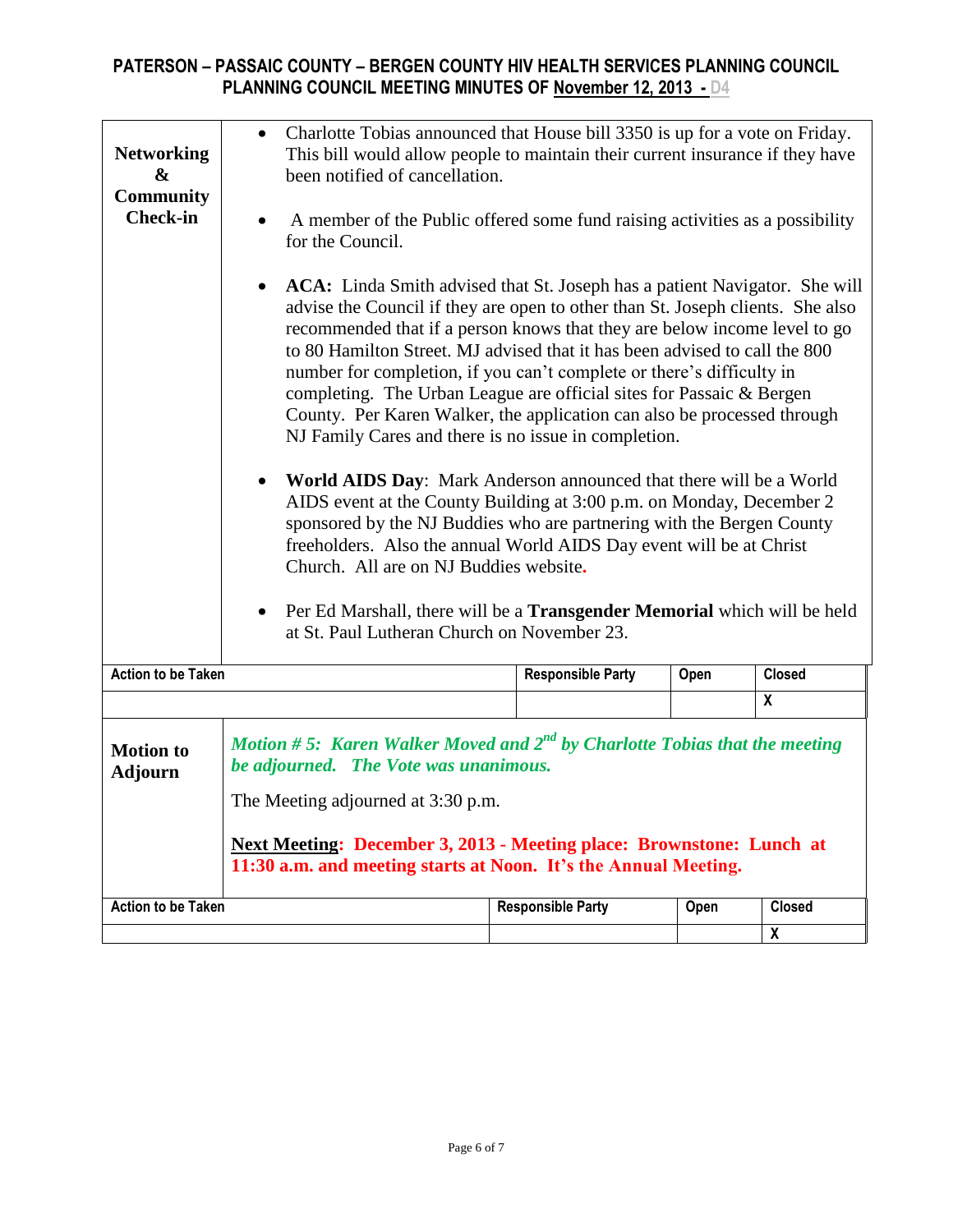OPEN Actions from Previous Meetings

| <b>Action to be Taken</b>                            | <b>Responsible Party</b> | Open           | <b>Closed</b> |
|------------------------------------------------------|--------------------------|----------------|---------------|
| Make checks out to CAEAR Coalition and get them to   | Karen Walker &           | <b>Ongoing</b> |               |
| Karen Walker immediately. Money past due. Whoever is | <b>Planning Council</b>  |                |               |
| willing can donate                                   |                          |                |               |